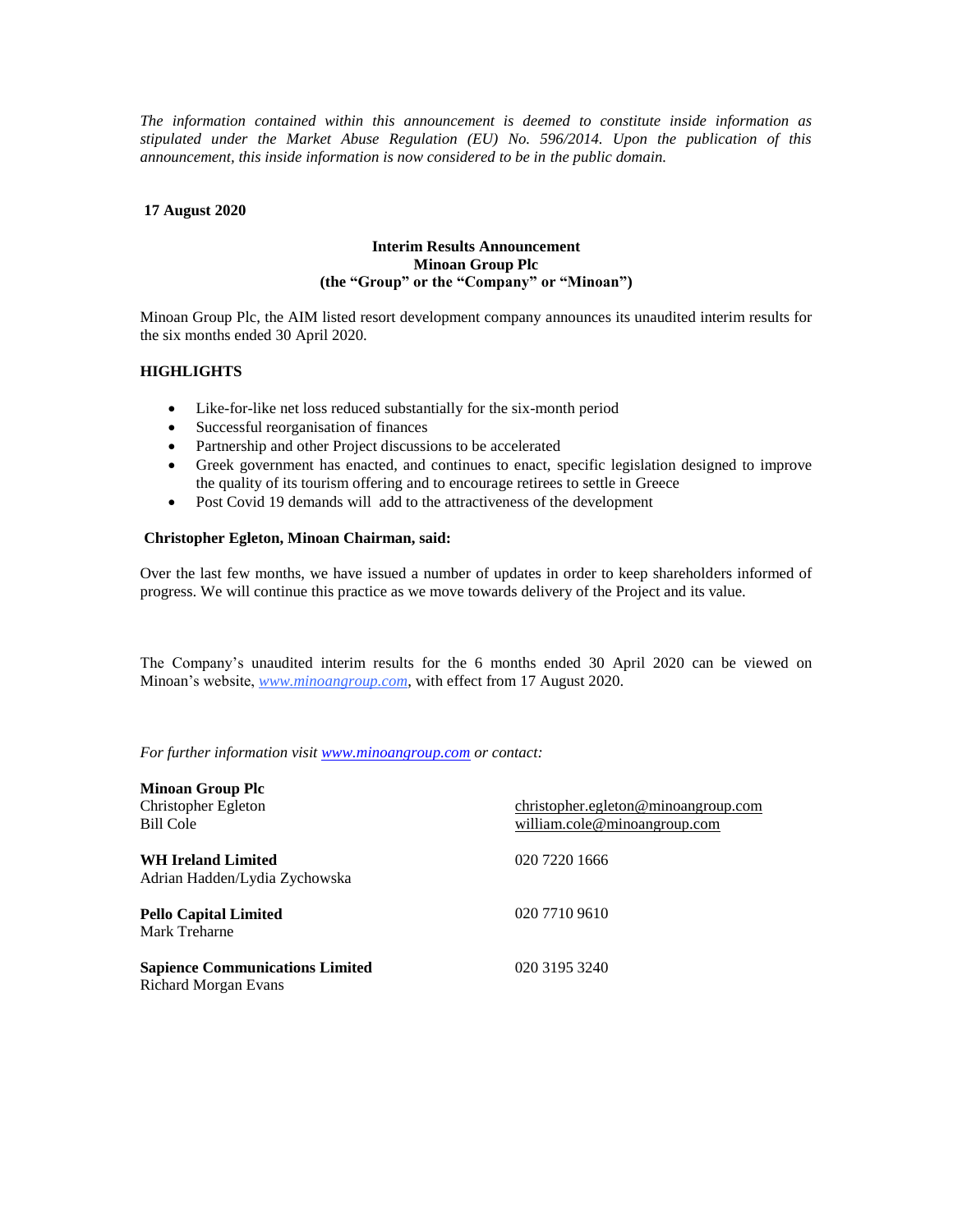## **Chairman's Statement**

#### **Introduction**

When we entered the period under review we were hopeful of being able to refine and select potential partners and to be able to move ahead toward the next stages in the delivery of the Project. However, the effects of the Covid 19 pandemic have delayed that process, which has meant much of the time has been spent on replacing our loan agreements and in sorting out our short term financing, We have used this time effectively and have continued discussions with a number of parties, continued to refine the 'offer' with our designers, engaged in constructive dialogue with the Foundation, launched a new website (completed after the period end) and reduced on-going costs

### **Greece**

While Greece has not escaped the effects of Covid, particularly on the 2020 summer season, the Greek Government has been proactive in attempting to mitigate the effects on inward investment by building on its more investor friendly approach. This has included simplifying the framework of the planning process in order to improve the quality of Greece's tourism offering. In addition, the recent enactment of legislation to encourage retirees to settle in Greece through a very low flat tax rate of 7% is likely to have an extremely positive effect on the residential tourism market as a whole.

### **The Project**

The nature of the Company's Project in Crete, covering over 25sq km with its 28km of coastline and unending sea views, is such that it is able to accommodate the spatial demands that appear to be emerging within the tourism industry as it adapts to a post Covid world. Taken together with the fact that the Project's flexibility, as highlighted in the outline planning consent and overall plan, has always been to create space for its visitors, using under 0.05% of the land for building, we believe the post Covid demands add to the attractiveness of the development as a whole.

In addition, it should be borne in mind that the timescales of projects like ours are such that the impact of events like Covid are less likely to affect the Project realisation process on the ground other than a short delay in the assembly of the 'Partnership Team'. In this latter context, together with the easing of restrictions, I now expect a number of discussions to accelerate towards beneficial solutions for all stakeholders.

#### **Financial Review**

The loss before taxation was reduced to £901,000 compared to £1,144,000 in the same period last year mainly as a result of substantially reduced finance costs. This reduction would have been significantly increased had it not been for a substantial jump of over £200,000 in the non-cash share based payment charge related to warrants.

A part of the Refinancing exercise was the removal of the future dilutive effect of the previous arrangements regarding warrant issues and this, in turn, will reduce the future share based payments charge. Other than in respect of direct project costs, with the actions taken during and after the period end we move forward with significantly reduced running costs that will be reflected in a lower cash burn.

#### **Outlook**

As Covid restrictions begin to relax, we look forward to updating shareholders in the coming period as we progress discussions with partners and prospective partners toward beneficial conclusions.

*Christopher W Egleton* Chairman 17 August 2020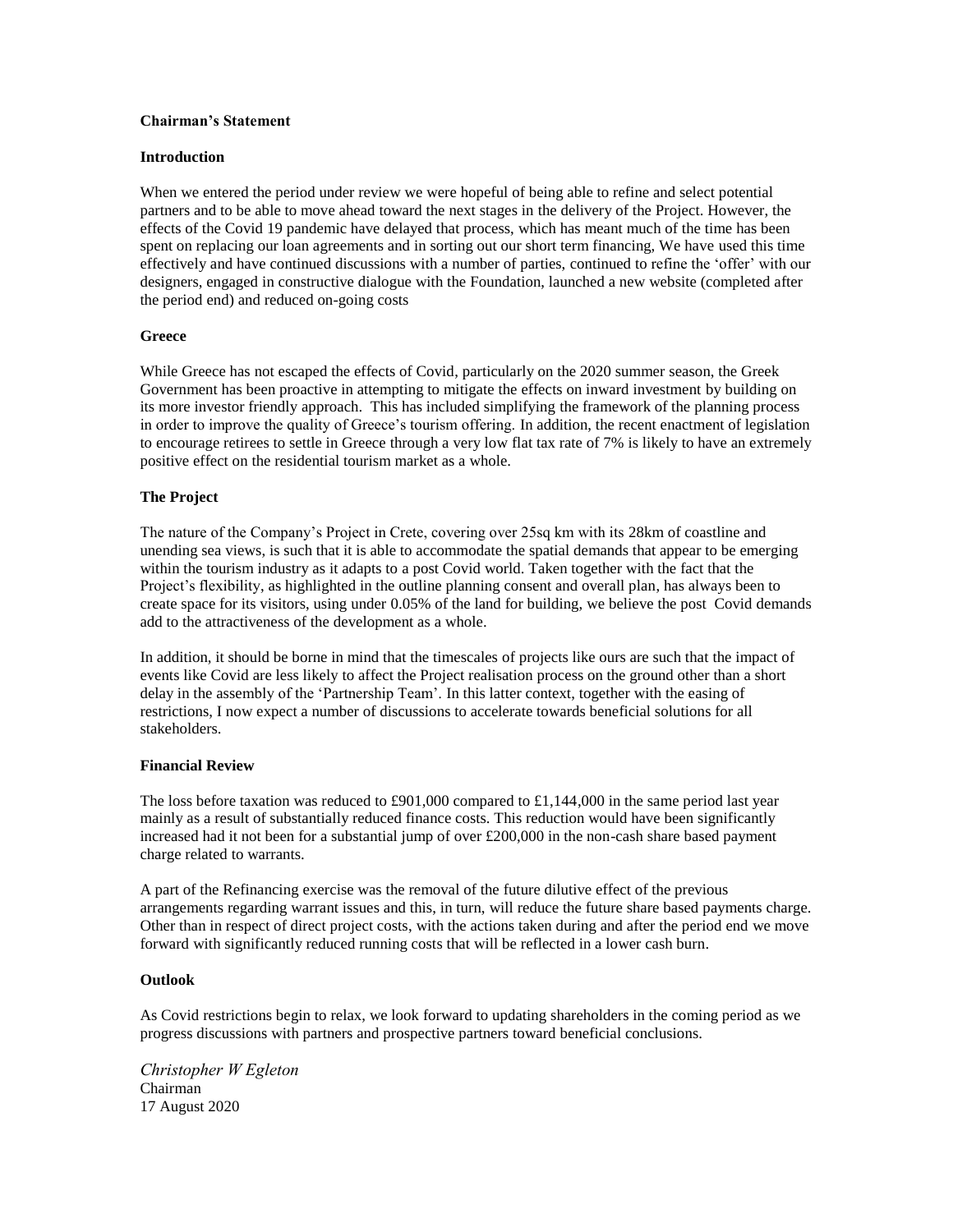# **Unaudited Consolidated Statement of Profit and Loss and Other Comprehensive Income 6 months ended 30 April 2020**

|                                                       | 6 months ended | 6 months ended | Year ended |
|-------------------------------------------------------|----------------|----------------|------------|
|                                                       | 30.04.20       | 30.04.19       | 31.10.19   |
|                                                       | $\pounds$ '000 | £'000          | £'000      |
| <b>Revenue</b>                                        |                |                |            |
| Cost of sales                                         |                |                |            |
| <b>Gross profit</b>                                   |                |                |            |
| Operating expenses                                    | (352)          | (281)          | (799)      |
| Other operating expenses                              |                |                |            |
| <b>Operating loss</b>                                 | (352)          | (281)          | (799)      |
| Finance costs                                         | (549)          | (863)          | (1,278)    |
| <b>Loss before taxation</b>                           | (901)          | (1, 144)       | (2,077)    |
| Taxation                                              |                |                |            |
| Loss for period attributable to equity holders of the |                |                |            |
| Company                                               | (901)          | (1,144)        | (2,077)    |
| Loss per share attributable to equity holders of      |                |                |            |
| the Company: Basic and diluted                        | (0.21)p        | (0.42)p        | (0.61p)    |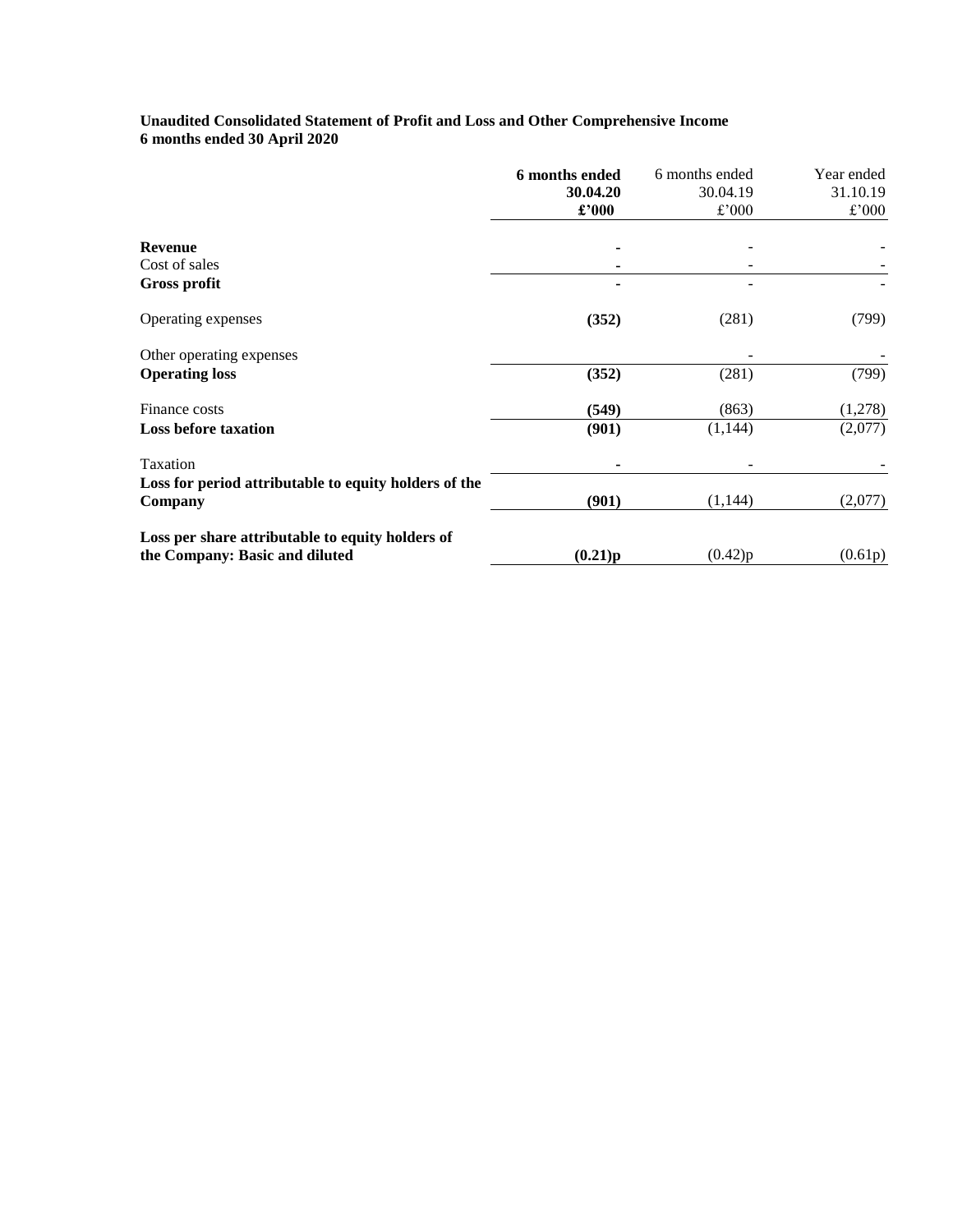### **Unaudited Consolidated Statement of Changes in Equity 6 months ended 30 April 2020**

|                                         | <b>Share</b><br>capital<br>£'000 | <b>Share</b><br>premium<br>£'000 | <b>Merger</b><br>reserve<br>£'000 | Warrant<br>reserve<br>£000 | <b>Retained</b><br>earnings<br>$\pounds$ '000 | <b>Total</b><br>equity<br>$\pounds$ '000 |
|-----------------------------------------|----------------------------------|----------------------------------|-----------------------------------|----------------------------|-----------------------------------------------|------------------------------------------|
| <b>Balance at 1 November 2019</b>       | 17,188                           | 36,119                           | 9,349                             | 3,094                      | (23, 493)                                     | 42,257                                   |
| Loss for the period                     |                                  |                                  |                                   |                            | (901)                                         | (901)                                    |
| Issue of ordinary shares at a premium   | 185                              | 324                              |                                   |                            |                                               | 509                                      |
| <b>Share based payments</b>             |                                  |                                  |                                   | 369                        |                                               | 369                                      |
| <b>Extension of warrant expiry date</b> |                                  |                                  |                                   |                            |                                               |                                          |
| <b>Balance at 30 April 2020</b>         | 17,373                           | 36,443                           | 9,349                             | 3,463                      | (24, 394)                                     | 42,234                                   |
| 6 months ended 30 April 2019            |                                  |                                  |                                   |                            |                                               |                                          |
|                                         | Share                            | <b>Share</b>                     | Merger                            | Warrant                    | Retained                                      | Total                                    |
|                                         | capital                          | premium                          | reserve                           | reserve                    | earnings                                      | equity                                   |
|                                         | £'000                            | £'000                            | £'000                             | £000                       | £'000                                         | £'000                                    |
| Balance at 1 November 2018              | 15,460                           | 34,373                           | 9,349                             | 2,830                      | (21, 416)                                     | 40,596                                   |
| Loss for the period                     |                                  |                                  |                                   |                            | (1,144)                                       | (1,144)                                  |
| Issue of ordinary shares at a premium   | 1,270                            | 471                              |                                   |                            |                                               | 1,741                                    |
| Share based payments                    |                                  |                                  |                                   | 160                        |                                               | 160                                      |
| Extension of warrant expiry date        |                                  |                                  |                                   |                            |                                               |                                          |
| Balance at 30 April 2019                | 16,730                           | 34,844                           | 9,349                             | 2,990                      | (22, 560)                                     | 41,353                                   |
| Year ended 31 October 2019              |                                  |                                  |                                   |                            |                                               |                                          |
|                                         | Share                            | Share                            | Merger                            | Warrant                    | Retained                                      | Total                                    |
|                                         | capital                          | premium                          | reserve                           | reserve                    | earnings                                      | equity                                   |
|                                         | £'000                            | £'000                            | $\pounds$ '000                    | £000                       | £'000                                         | £'000                                    |
| Balance at 1 November 2018              | 15,460                           | 34,373                           | 9,349                             | 2,830                      | (21, 416)                                     | 40,596                                   |
| Loss for the period                     |                                  |                                  |                                   |                            | (2,077)                                       | (2,077)                                  |
| Issue of ordinary shares at a premium   | 1,728                            | 1,746                            |                                   |                            |                                               | 3,474                                    |
| Share based payments                    |                                  |                                  |                                   |                            |                                               |                                          |
| Extension of warrant expiry date        |                                  |                                  |                                   | 264                        |                                               | 264                                      |
| Balance at 31 October 2019              | 17,188                           | 36,119                           | 9,349                             | 3,094                      | (23, 493)                                     | 42,257                                   |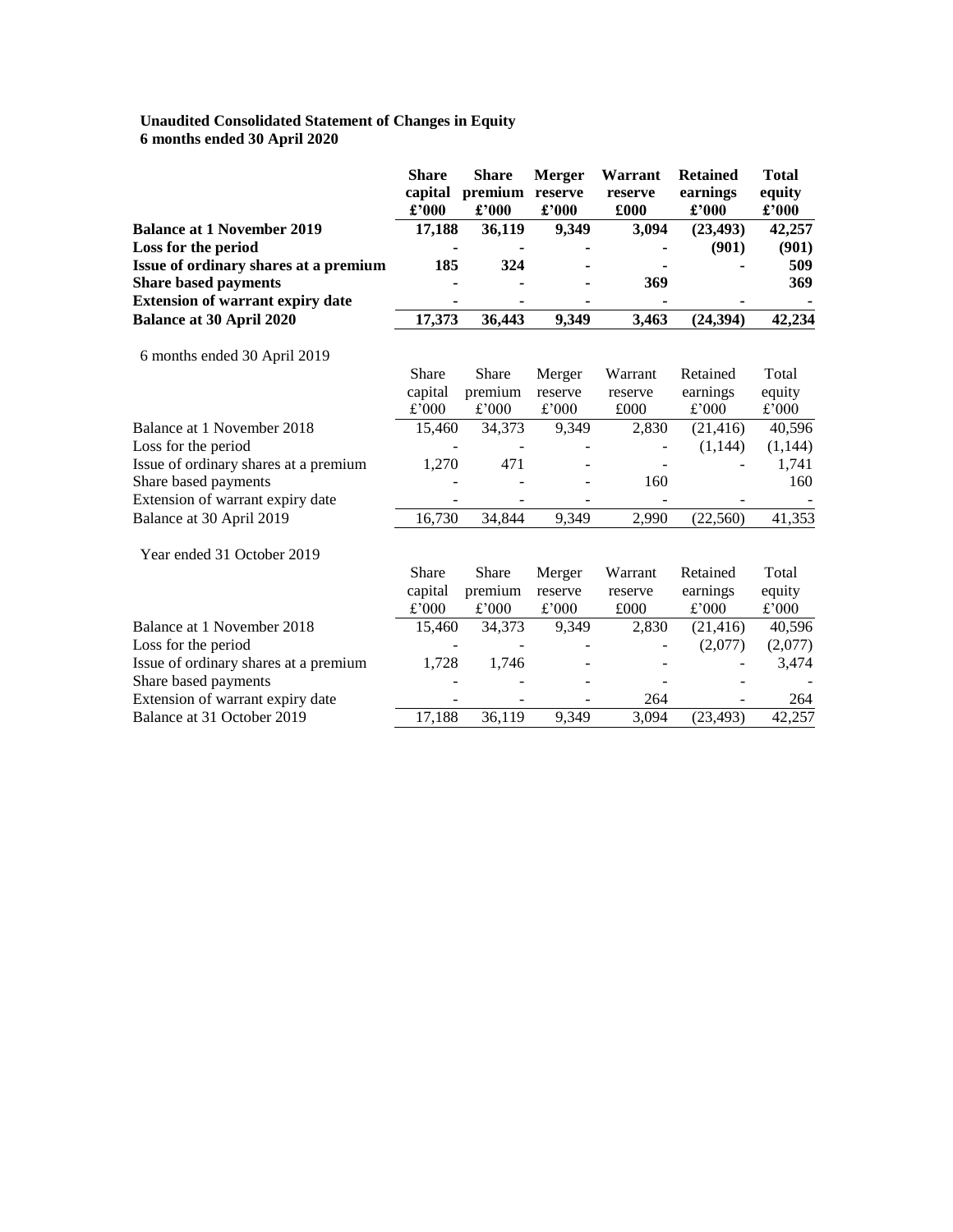# **Unaudited Consolidated Statement of Financial Position as at 30 April 2020**

|                                     | As at 30.04.20<br>£'000 | As at 30.04.19<br>£'000 | As at 31.10.19<br>£'000 |
|-------------------------------------|-------------------------|-------------------------|-------------------------|
| <b>Assets</b>                       |                         |                         |                         |
| <b>Non-current assets</b>           |                         |                         |                         |
| Intangible assets                   | 3,583                   | 3,583                   | 3,583                   |
| Property, plant and equipment       | 158                     | 160                     | 157                     |
| Non-current assets held for sale    |                         |                         |                         |
| <b>Total non-current assets</b>     | 3,741                   | 3,743                   | 3,740                   |
| <b>Current assets</b>               |                         |                         |                         |
| Inventories                         | 46,009                  | 45,758                  | 45,848                  |
| Receivables                         | 207                     | 228                     | 211                     |
| Cash and cash equivalents           | 5                       | 23                      | 24                      |
| <b>Total current assets</b>         | 46,221                  | 46,009                  | 46,083                  |
| <b>Total assets</b>                 | 49,962                  | 49,752                  | 49,823                  |
| <b>Equity</b>                       |                         |                         |                         |
| Share capital                       | 17,373                  | 16,730                  | 17,188                  |
| Share premium account               | 36,443                  | 34,844                  | 36,119                  |
| Merger reserve account              | 9,349                   | 9,349                   | 9,349                   |
| Warrant reserve                     | 3,463                   | 2,990                   | 3,094                   |
| Retained earnings                   | (24, 394)               | (22, 560)               | (23, 493)               |
| <b>Total equity</b>                 | 42,234                  | 41,353                  | 42,257                  |
| <b>Liabilities</b>                  |                         |                         |                         |
| <b>Current liabilities</b>          | 7,728                   | 8,399                   | 7,566                   |
| <b>Total liabilities</b>            | 7,728                   | 8,399                   | 7,566                   |
| <b>Total equity and liabilities</b> | 49,962                  | 49,752                  | 49,823                  |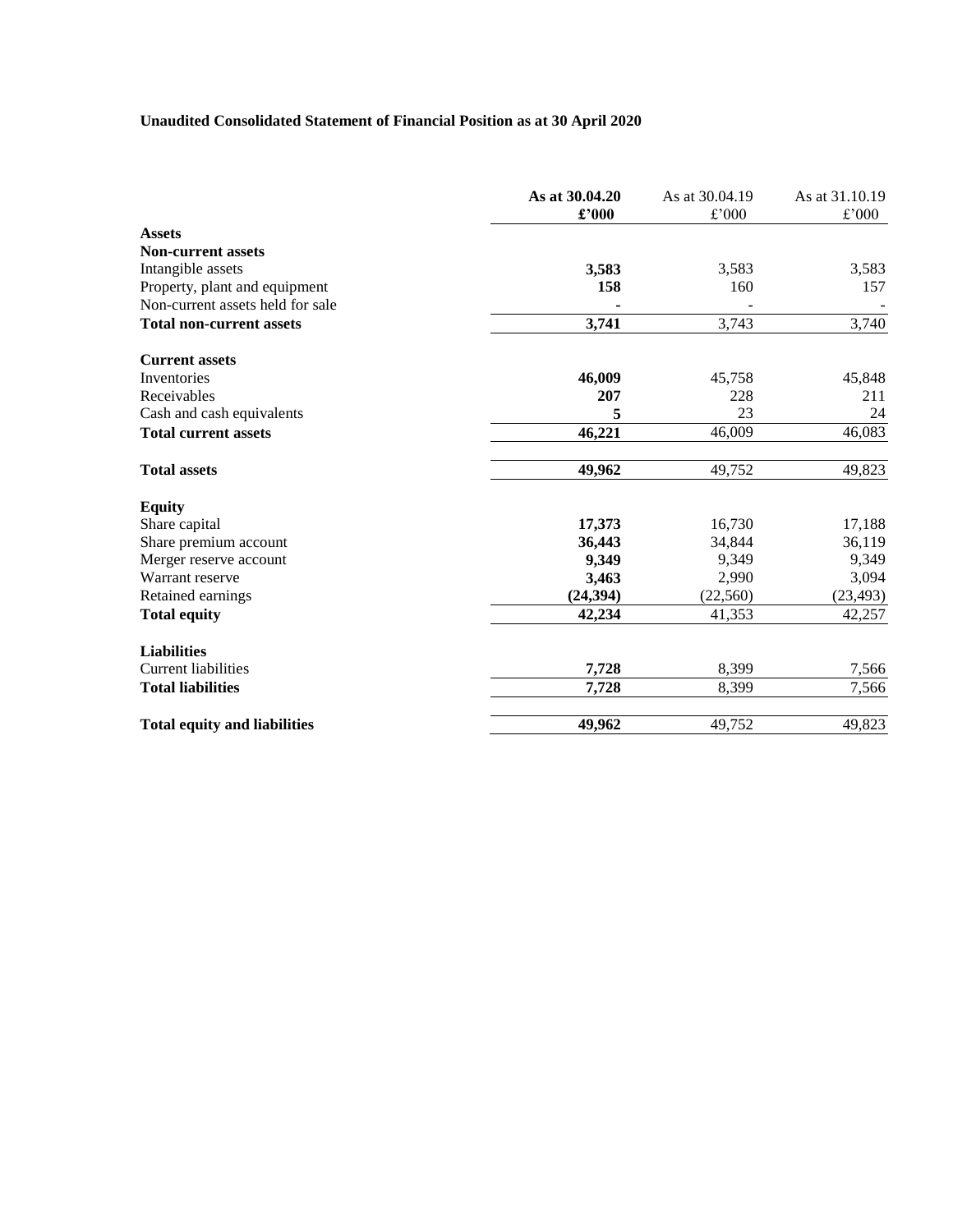# **Unaudited Consolidated Cash Flow Statement 6 months ended 30 April 2020**

|                                                | 6 months ended | 6 months ended | Year ended |
|------------------------------------------------|----------------|----------------|------------|
|                                                | 30.04.20       | 30.04.19       | 31.10.19   |
|                                                | £'000          | £'000          | £'000      |
| <b>Cash flows from operating activities</b>    |                |                |            |
| Net cash outflow                               | (252)          | (411)          | (1,909)    |
| Finance costs for continuing operations        | (549)          | (648)          | (1,278)    |
| Net cash used in operating activities          | (801)          | (1,059)        | (3,187)    |
| <b>Cash flows from investing activities</b>    |                |                |            |
| Purchase of property, plant and equipment      | (1)            |                |            |
| Purchase of intangible assets                  |                |                |            |
| Net cash used in investing activities          | (1)            |                |            |
| <b>Cash flows from financing activities</b>    |                |                |            |
| Net proceeds from the issue of ordinary shares | 878            | 1,741          | 3,738      |
| Loans received/(repaid)                        | (95)           | (679)          | (547)      |
| Net cash generated from financing activities   | 783            | 1,062          | (3,191)    |
| Net increase/(decrease) in cash                | (19)           | 3              |            |
| Cash at beginning of period                    | 24             | 20             | 20         |
| Cash at end of period                          | 5              | 23             | 24         |

# **1 Cash flows from operating activities**

|                                                         | 6 months ended | 6 months ended | Year ended     |
|---------------------------------------------------------|----------------|----------------|----------------|
|                                                         | 30.04.20       | 30.04.19       | 31.10.19       |
|                                                         | $\pounds$ '000 | £'000          | £'000          |
| Loss before taxation                                    | (901)          | (1,144)        | (2,077)        |
| Finance costs                                           | 549            | 863            | 1,278          |
| Depreciation & Amortisation                             |                |                |                |
| Exchange gain relevant to property, plant and equipment |                |                | $\overline{4}$ |
| Increase in inventories                                 | (161)          | (377)          | (467)          |
| Share based payments                                    |                |                |                |
| (Increase)/decrease in receivables                      |                | (13)           | $\overline{4}$ |
| (Decrease)/Increase in current liabilities              | 257            | 259            | (651)          |
| Liabilities settled by the issue of ordinary shares     |                |                |                |
| Net cash outflow from continuing operations             | (252)          | (411)          | (1,909)        |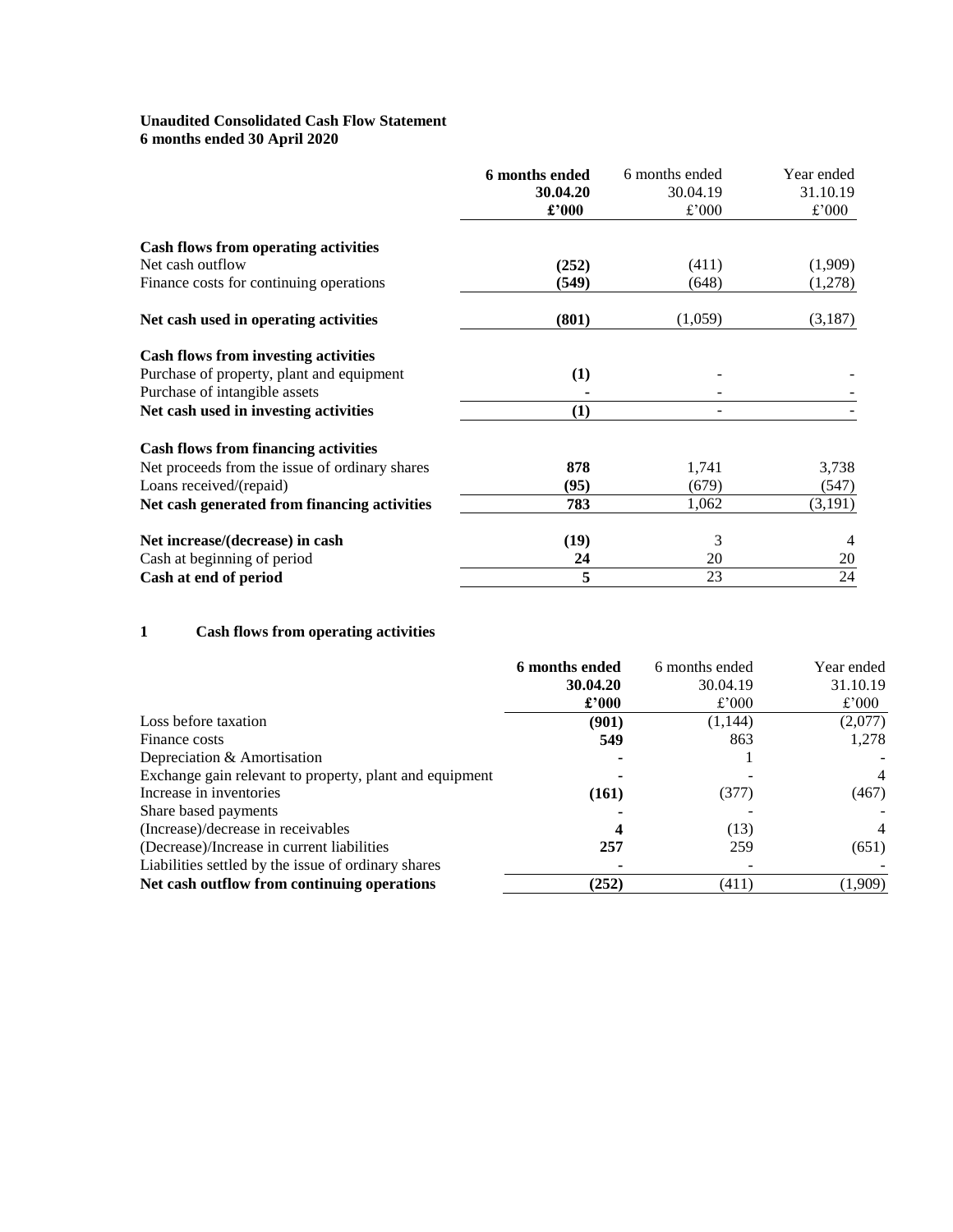# **Notes to the Unaudited Consolidated Cash Flow Statement 6 months ended 30 April 2020**

# **1. General information**

The Company is a public limited company incorporated in England and Wales. The Company's principal activity in the year under review was that of a holding and management company of a Group involved in the design, creation, development and management of environmentally friendly luxury hotels and resorts plus the provision of general management services.

## **2. Basis of preparation**

The interim financial statements are unaudited and do not constitute statutory accounts as defined in Section 434(3) of the Companies Act 2006. A copy of the audited Report and Financial Statements for the year ended 31 October 2019 has been delivered to the Registrar of Companies. The auditor's report on these accounts was unqualified and did not contain statements under s498(2) to s498(4) of the Companies Act 2006. The Report and Financial Statements for the year ended 31 October 2019 were approved by the Board on 14 May 2020.

The interim financial statements for the 6 months ended 30 April 2020 comprise an Unaudited Consolidated Statement of Profit and Loss and Other Comprehensive Income, Unaudited Consolidated Statement of Changes in Equity, Unaudited Consolidated Statement of Financial Position and Unaudited Consolidated Cash Flow statement plus relevant notes.

The interim financial statements are prepared in accordance with EU adopted International Financial Reporting Standards ("IFRS") and the International Financial Reporting Interpretations Committee ("IFRIC") interpretations and the Companies Act 2006 applicable to companies reporting under IFRS.

The principal accounting policies adopted in the preparation of the interim financial statements are consistent with those adopted in the Report and Financial Statements for the year ended 31 October 2019.

### **Going concern**

The directors have considered the financial and commercial position of the Group in relation to its project in Crete (the "Project"). In particular, the directors have reviewed the matters referred to below.

Following the unanimous approval of a Plenum of the Greek Council of State, the highest court in Greece, the Presidential Decree granting land use approval for the Project was issued on 11 March 2016 and was published in the Government Gazette. The planning rules for the Project are now enshrined in law. The appeals lodged against the Presidential Decree have been rejected by the Greek Supreme Court.

Accordingly, the directors consider that they will conclude further Project joint venture agreements in the near term. In addition, the directors are considering other options which would have a major beneficial impact on the Group's resources.

In addition to specific Project related matters as noted above, and as has been the case in the past, the Group continues to need to raise capital in order to meet its existing finance and working capital requirements. While the directors consider that any necessary funds will be raised as required, the ability of the Company to raise these funds is, by its nature, uncertain.

Having taken these matters into account, the directors consider that the going concern basis of preparation of the financial statements is appropriate.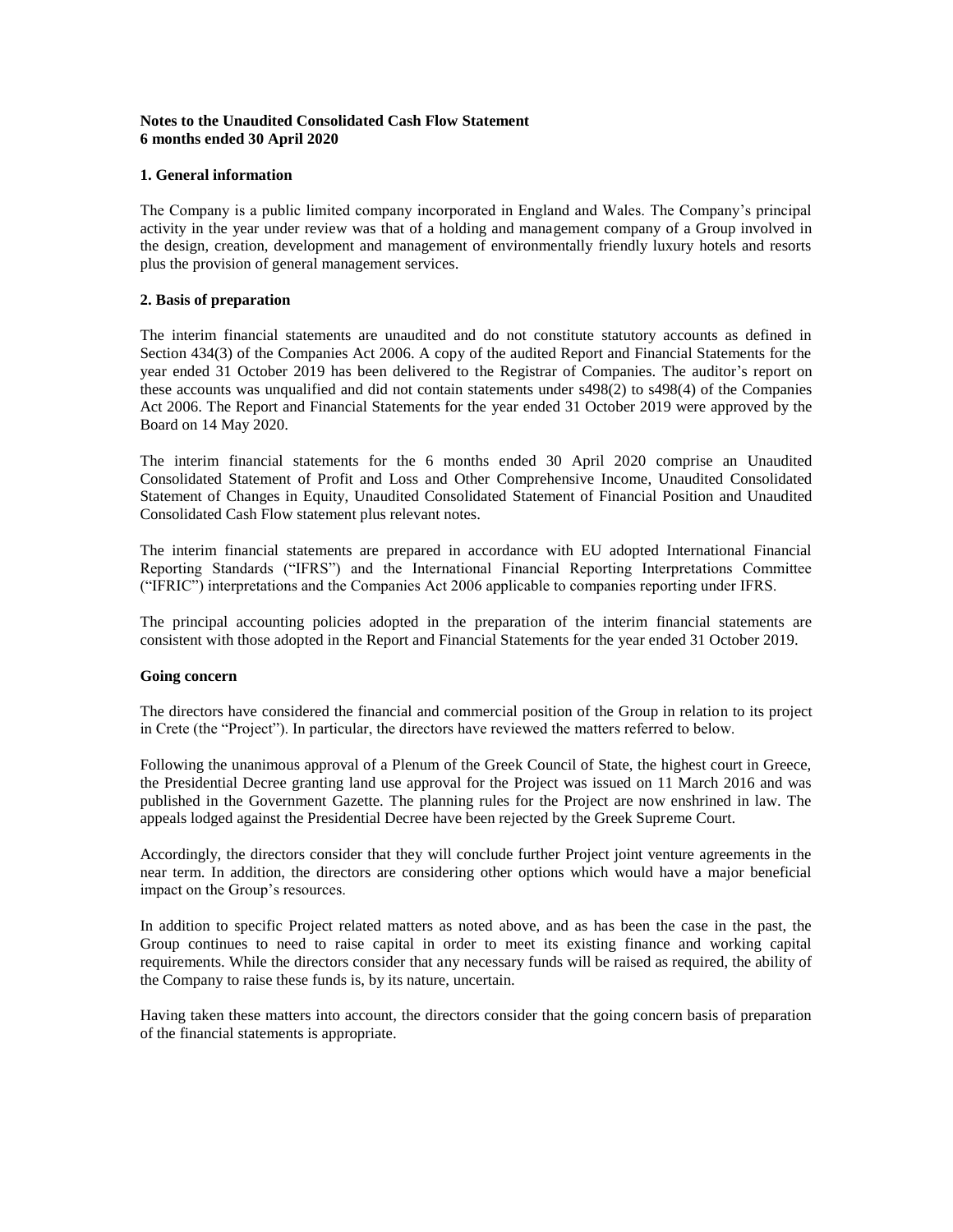## **3. Segmental information**

The Group strategy and growth objectives necessitate the building of an associated infrastructure. The Group considers it appropriate to identify separately the corporate development division together with costs related to acquisitions. Accordingly, following the sale of its travel business, the Group is now organised into two divisions:

- the luxury resorts division, currently being the development of a luxury resort in Crete, which includes the central administration costs of the Group and which is a continuing operation;
- the corporate development division (UK) as described above, which is a continuing operation.

The information presented below is consistent with how information is presented to the Board, with the Group's accounting policies and with the geographical location of the relevant divisions.

|                                    | 6 months ended 30 April 2020      |                                          |                       |
|------------------------------------|-----------------------------------|------------------------------------------|-----------------------|
|                                    | Luxury<br><b>Resorts</b><br>£'000 | Corporate<br><b>Development</b><br>£'000 | <b>Total</b><br>£'000 |
|                                    |                                   |                                          |                       |
| Operating expenses                 | (352)                             |                                          | (352)                 |
| Finance costs                      | (549)                             |                                          | (549)                 |
| (Loss)/profit before taxation      | (901)                             |                                          | (901)                 |
| <b>Operating expenses include:</b> |                                   |                                          |                       |
| Depreciation and amortisation      |                                   |                                          |                       |
| <b>Assets/liabilities</b>          |                                   |                                          |                       |
| Goodwill                           | 3,583                             |                                          | 3,583                 |
| Other non-current assets           | 158                               |                                          | 158                   |
| Current assets                     | 46,221                            |                                          | 46,221                |
| <b>Total assets</b>                | 49,962                            |                                          | 49,962                |
| <b>Total liabilities</b>           | 7,728                             |                                          | 7,728                 |
|                                    |                                   |                                          |                       |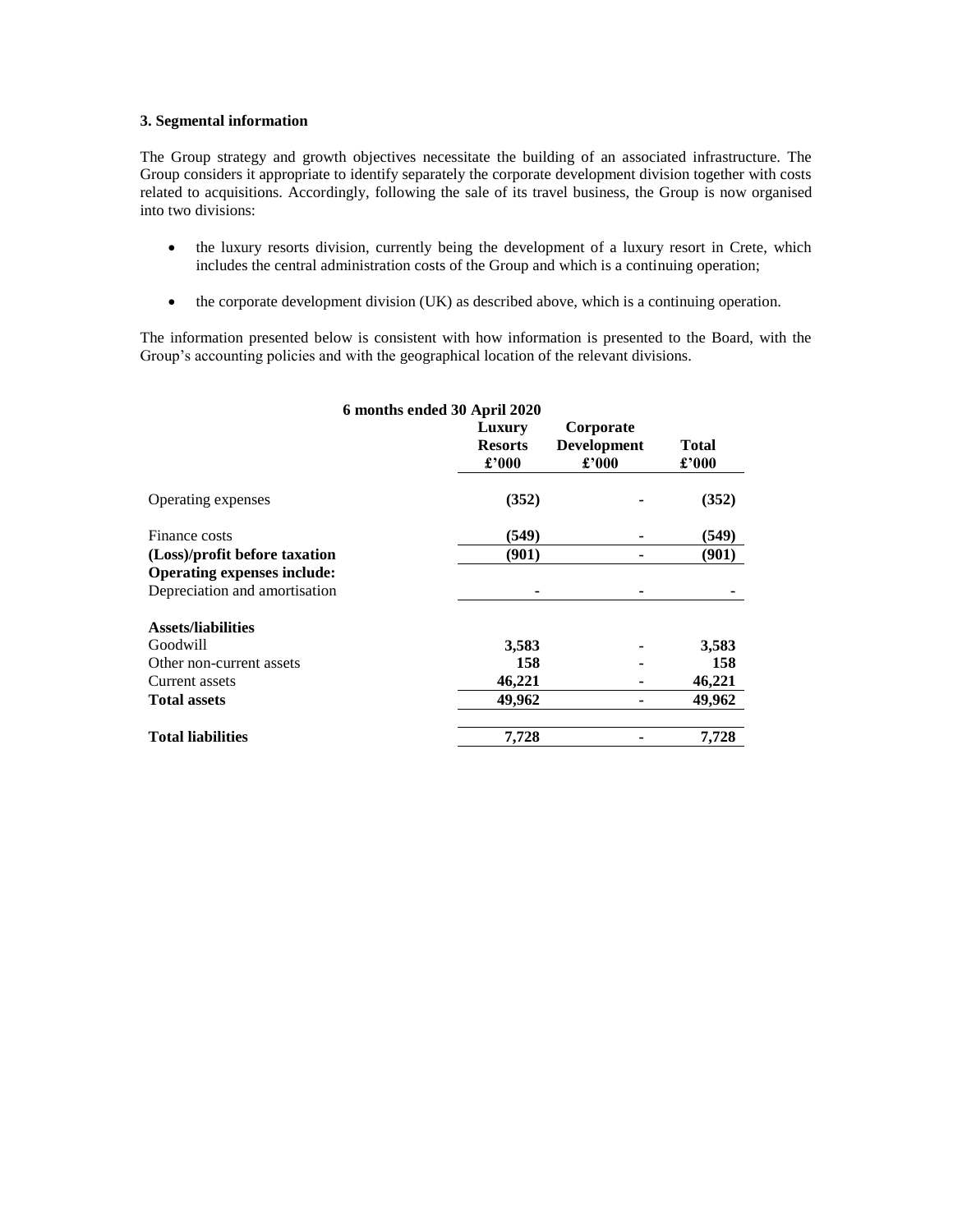# **3. Segmental information (continued)**

| 6 months ended 30 April 2019          |         |             |         |
|---------------------------------------|---------|-------------|---------|
|                                       | Luxury  | Corporate   |         |
|                                       | Resorts | Development | Total   |
|                                       | £'000   | £'000       | £'000   |
|                                       |         |             |         |
| Operating expenses                    | (281)   |             | (281)   |
| Finance costs                         |         |             |         |
|                                       | (863)   |             | (863)   |
| (Loss)/profit before taxation         | (1,144) |             | (1,144) |
| Operating expenses include:           |         |             |         |
| Depreciation and amortisation         | 1       |             |         |
| Assets/liabilities                    |         |             |         |
|                                       |         |             |         |
| Goodwill                              | 3,583   |             | 3,583   |
| Other non-current assets              | 160     |             | 160     |
| Current assets                        | 46,009  |             | 46,009  |
| Charge related to asset held for sale |         |             |         |
| <b>Total assets</b>                   | 49,752  |             | 49,752  |
|                                       |         |             |         |
| Total liabilities                     | 8,399   |             | 8,399   |

Year ended 31 October 2019 Luxury Resorts Corporate Development Total<br>  $\text{\textsterling}^2000$  Total £'000 £'000 £'000 Operating expenses (799) (799) Finance costs (1,278) (1,278) (Loss)/ before taxation (2,077) - (2,077) Taxation - - -  $(Loss)$  after taxation  $(2,077)$   $(2,077)$ Operating expenses include: Depreciation and amortisation - - - Assets/liabilities Goodwill 3,583 - 3,583 Other non-current assets 157 and 157 and 157 and 157 and 157 and 157 and 157 and 157 and 157 and 157 and 157 and 157 and 157 and 157 and 157 and 157 and 157 and 157 and 157 and 157 and 157 and 157 and 157 and 157 and 157 a Current assets 46,083 - 46,083 Total assets 49,823 - 49,823 Total and current liabilities 7,566 7,566 7,566